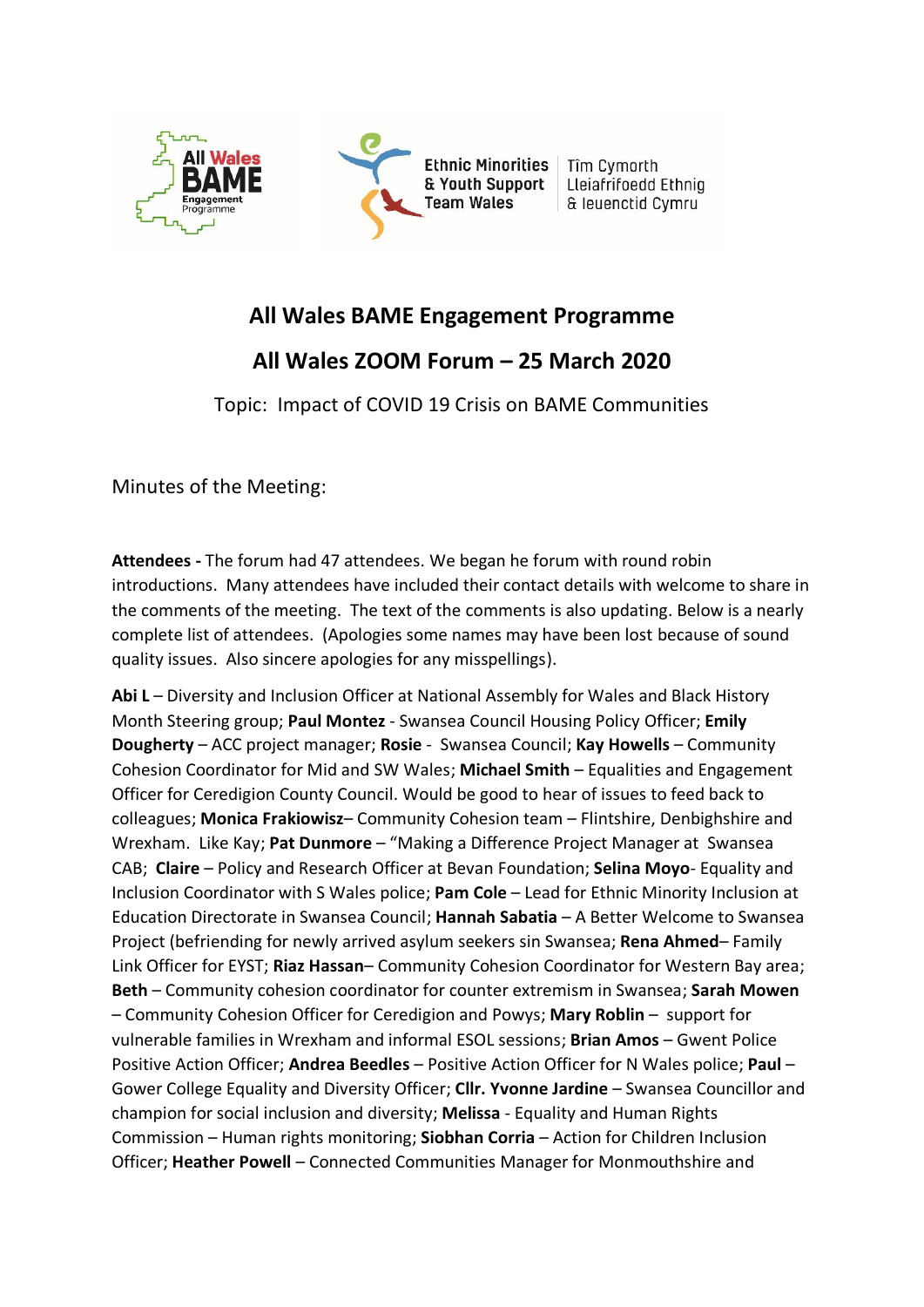Gwent; **Kwesi Idun** – Coordinator at ACC in Swansea, working on a marketing project with them; **Matt** – Coordinator for Syrian Resettlement Scheme in Carmarthenshire; **Sahar al Faifi** – Muslim Engagement and Development (MEND); **Martyn Jones** – Head of Equality Diversity and Inclusion South Wales Police; **Noam** – Show Racism the Red Card (SRtRC) Educational Coordinator; **Geoffrey** – Chinese in Wales; **Fateha Ahmed** – Community member; **Shahinoor Alom** – Maths teacher at Fitzalan High School; **Cheryl Gourley** - lead for women in business at NatWest Bank; **Rajma** – WCVA; Rahila Hamid = Gwent Regional Coordinator for EYST' **Lee Tiratira** – North Wales Regional Coordinator for EYST; **Jalal Goni** – Central South and West Wales Regional Coordinator for EYST, **Ginger Wiegand** - Research/Policy lead for EYST; **Rocio Cifuentes** – EYST CEO

## **Discussion on main issues – main ways COVID 19 is impacting BAME people and communities in Wales:**

#### *Burials, Funerals and Bereavement Support, particularly for Muslim Communities*

- Funerals are a real huge concern for Muslim communities; there is concern that some important religious practices may be affected.
- Also, there is a confusion over exactly what measures are in place or may be put in place.
- Muslim community in need women who are both trained on doing Islamic washing for the deceased and also on following the government instructions per COVID 19 practices. **Please alert Sahar at MEND if you are trained in both or know someone who is.**
- Was noted that all funeral directors are well versed in new guidelines and are starting to instate social distancing rules for funerals
- Concern about preparing community to deal with grief and sudden loss within the community.

#### *Loss of income, jobs and businesses*

- People in trade as taxis, restaurant workers and people on zero hours contracts are worried about whether they meet the 80% pay requirements.
- Many people in small businesses such as catering who may be unable to recover.
- Difficulties to apply for Universal Credit especially for people with language barriers or who are digitally excluded. Was already an issue but with expected influx of universal credit claims and also changing ways of Jobcentre staffing working, even more a concern now. Especially being able to make claims in languages other than English
- Chinese in Wales is experiencing increasing requests for help to apply for Universal Credit (with digital and or language barriers). There are numerous small businesses such as catering establishments where because of lack of trade, owners/employees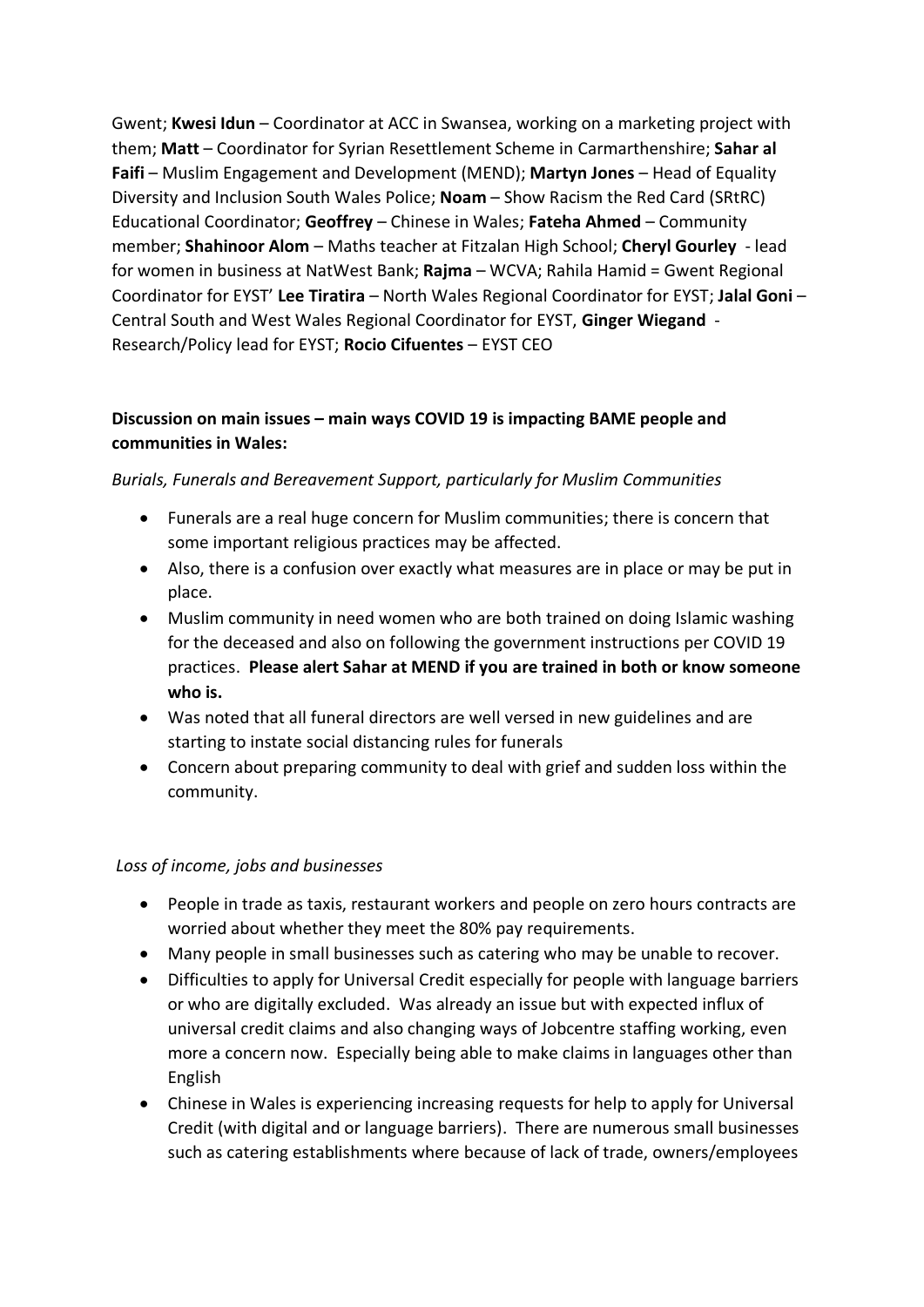turning to Universal Credit claims. Cllr Yvonne Jardine can put Geoff in touch with someone for that.

• CAN (Citizens Advice) does still have access to language line and can do over the phone advice to people with interpretation support from language line.

### *Children, Young People and Education*

#### *Serious concerns about how BAME children will be affected by the closure of schools*

- How will BAME pupils in Wales be affected by prospect of cancellation of high stakes exams? It is well documented there is discrimination in teachers giving predicted/expected grades to students – with BAME pupils on whole given lower predicted grades. Will this affect entrance to uni and also qualification for specific A level tracks?
- What about households where children won't have access to a laptop and/or wifi? Those children who are digitally excluded will be at a disadvantage to other students upon return to school.
- Fitzalan High tried to get a log of what all pupil households have in terms of tech. They have made certain things available but there are a lot of kids especially from Czech Roma communities that won't be able to complete the work sent home. Fitzalan was able to provide some tech to families but making parental contact has been tough.
- Swansea Education Authority is considering how to get paper-based packs to those
- Some schools seem to be slow out the gate in preparing materials for students. Some sense that schools were biding their time until after Easter break to seriously provide work for pupils.
- Younger generation are dealing with anxiety and some key workers are worried about impact on mental health issues. Likewise shelter at home orders may exacerbate anxiety and mental wellbeing.
- Free school meals some schools are giving free school meals out in schoolyards, but there is concern that may be scaled back or change in how it is managed if epidemic curve heightens. Pam Cole of Swansea Council said the council are thinking of how to deliver FSM in line with social distance guidelines – she thinks what they may be doing in coming weeks may change as the curve changes.

#### *BAME Families in Intergenerational Houses*

• Government advice for isolation of elderly doesn't take into account the prevalence of BAME and Muslim families who live in intergenerational houses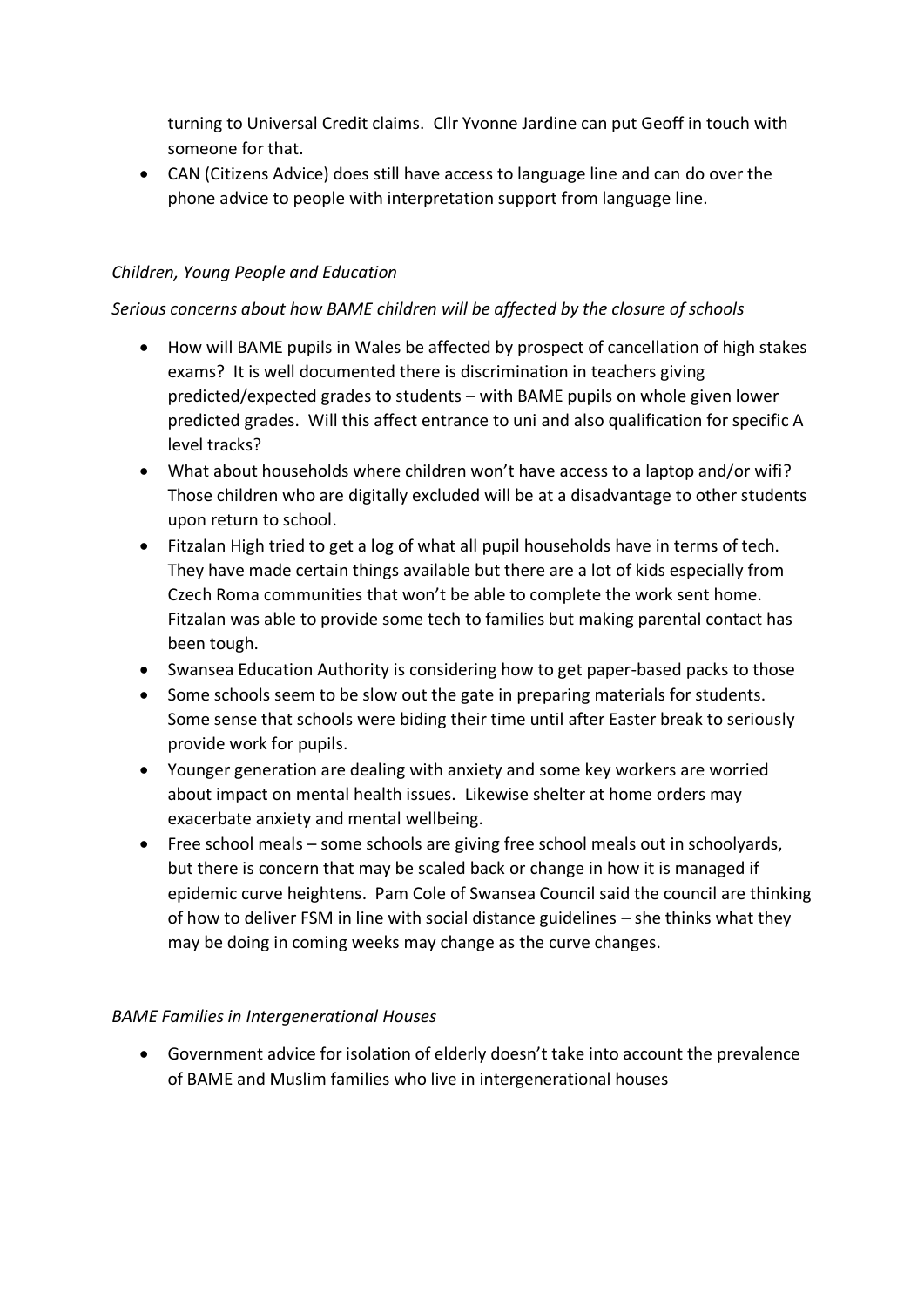#### *Hate Crime, Community Cohesion and Tension Monitoring*

- All of the Community Cohesion coordinators across Wales are working to get key messages out and keeping communication up with marginalised and vulnerable groups. They are looking at what they can do collectively and support organisations and minority groups and monitor tensions.
- In North Wales, right now, they are mapping out what support is available at moment and where Community Cohesion team can step in and work together with organisations to provide support digitally where they can.
- Key focus for Western Bay at moment find out impact of Corona Virus on BME communities and most vulnerable communities in the area.
- Swansea is having a community tension monitoring phone call each Monday. He will put the info on this and welcomes people to get in touch with any concerns.
- Per Martyn Jones, first All Wales community tension monitoring meeting took place yesterday with all four forces.
- Putting information out on Facebook in a Facebook friendly format is a great way to get messages and information to EU Communities and also other ethnic minority communities too. Many EU people use FaceBook a lot as a source of info rather than watching British news or British TV.
- scams are on increase if we could inform communities to be mindful and let relevant authorities know if they have heard of any problems which may have occurred.
- Chinese people are being targeted because of wearing masks and receiving very hostile activities. Chinese in Wales supports them. Geoff explains people really need to be understanding about different beliefs and mask wearing.

#### *Supporting Travellers particularly those without permanent accomodation*

• Government guidelines came on that last week and local authority should have it. Kay will send Monica guidance recently put out by travelling ahead. Travelling Ahead also posted recent guidance which is available online.

#### *Food security and Isolation of people*

- Efforts to identify food banks across Wales and passing the information over to communities, who are in need.
- As asylum seekers are £35 per week, can't buy in bulk and may go to store to find empty shelves.
- Concern in general for people who don't have money to bulk buy;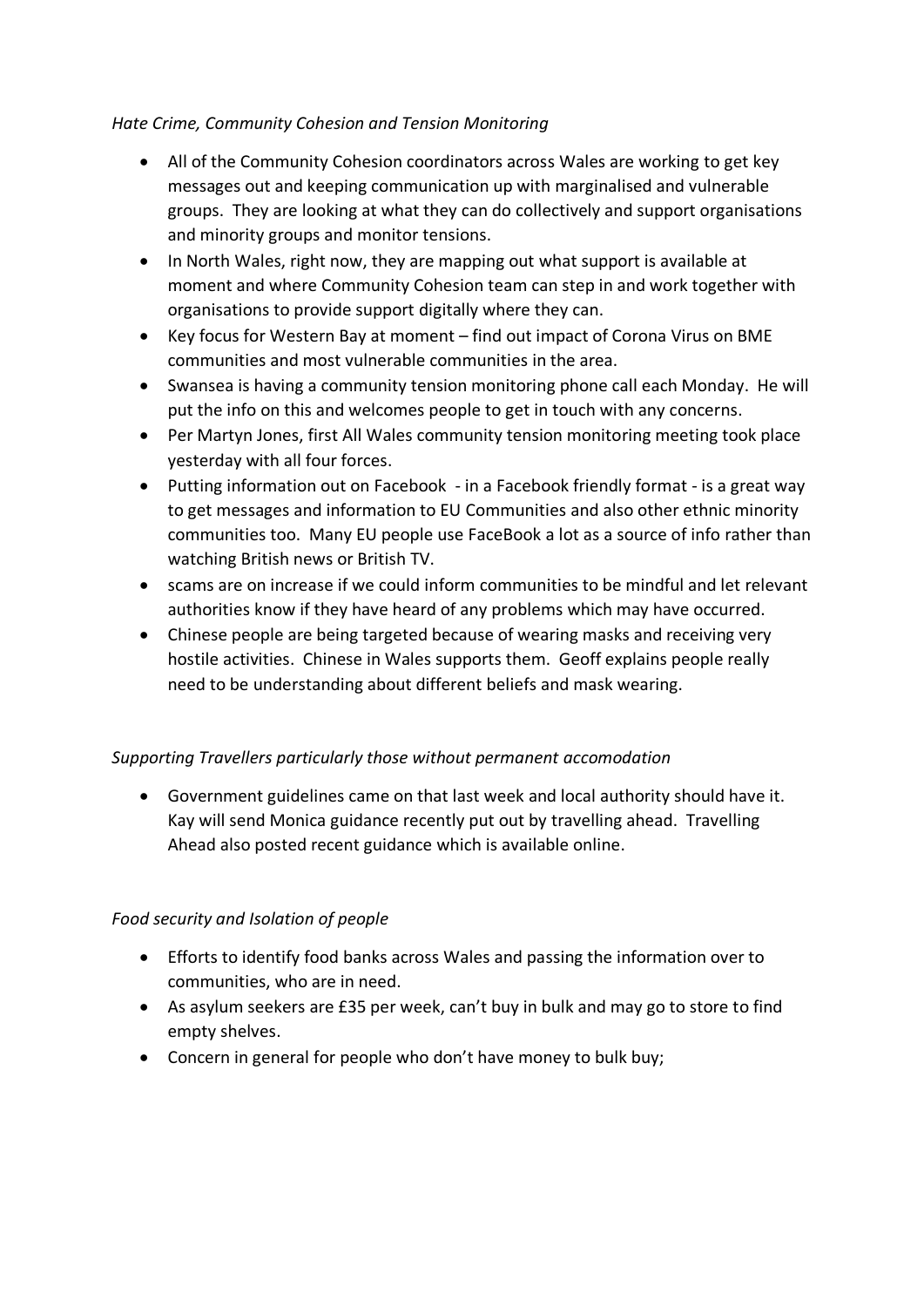**Additional Solutions – Some solutions have already been mentioned above but here are some additional:**

- Local coordination responding to asylum seeker and refugee needs.
- 11 food distribution centres are being set up in Swansea that is taking place this week. Rias Hassan will share information
- Swansea Council and Police have also set up a weekly tension monitoring system. Phone number set up with call at 11am on Monday morning. Riaz will put the info on the chat feed for this Zoom meeting
- Several community food delivery initiatives are being organised locally.
- Various wellbeing telephone helping initiatives are springing up. Role of community groups in this situation is key.
- Swansea LEA are thinking about how to get paper-based work packs to children who may need them
- We can share links to school work and activities for children. Some have posted links in the Chat feed to this Zoom meeting.
- Bevan Foundation is doing a series of Blogs around COVID 19 she invites people to share blogs with her. There are some helpful blogs from Age Cymru already sharing. Claire is also engaged in Bevan foundation work around integration in Wales - Case studies about integration in Wales. Contact Claire from Bevan Foundation for either.
- Facebook/Sofastage Free fun creative activities for people at 3pm and 6 pm and daily organised by this FB group. Fez Miah will post link on the chat feed for this Zoom meeting.
- Swansea Citizens Advice is still open for business not in offices but at home. They have new email address. Anyone can email them and they have loads of advisors just waiting to phone people who need help back. Many CABs across Wales are operating in similar fashion. Pat will share the Swansea CAB email address in chat feed for this meeting.